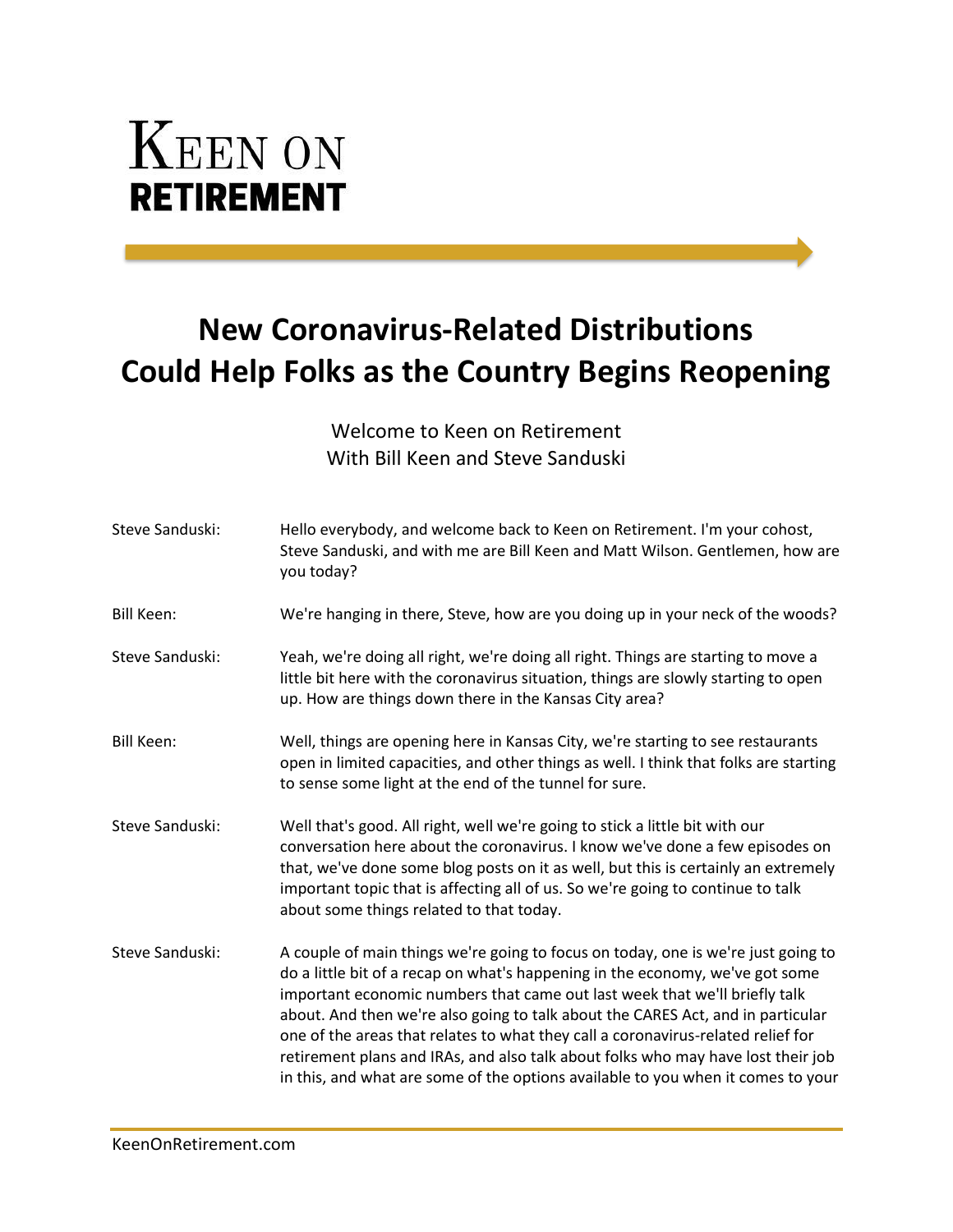|                   | retirement plans and some options there. So why don't we start here and talk<br>about some of the economic numbers that came out here recently.                                                                                                                                                                                                                                                                                                                                                                                                                                             |
|-------------------|---------------------------------------------------------------------------------------------------------------------------------------------------------------------------------------------------------------------------------------------------------------------------------------------------------------------------------------------------------------------------------------------------------------------------------------------------------------------------------------------------------------------------------------------------------------------------------------------|
| Matt Wilson:      | The big story, last week and over the weekend, was definitely the jobs market.<br>There were over 33 million unemployment claims filed just since coronavirus<br>and COVID-19 showed up. And last week we got the announcement that the<br>unemployment rate in the United States is 14.7%. So, pretty sobering news, I<br>would say not necessarily surprising because we've been talking about this and<br>tracking this, the unemployment claims and whatnot. But just to see that level<br>of unemployment and kind of see where that number is something that we<br>don't like to see. |
| <b>Bill Keen:</b> | And we hope a lot of those are temporary.                                                                                                                                                                                                                                                                                                                                                                                                                                                                                                                                                   |
| Matt Wilson:      | That's right. We're seeing data here that does indicate that a lot of people are<br>on temporary leave of absence, that's what they're indicating. So you hope that<br>that is the case, especially now that we're getting to the point where<br>economies, local, county, state, are opening back up, and we'll see how that<br>brings employment back up here across the U.S.                                                                                                                                                                                                             |
| <b>Bill Keen:</b> | Something interesting that I would share, my daughter who lives in Florida,<br>works in the hospitality industry, went to central Florida for her degree, Event<br>Management and Hospitality, works in that field. So of course that was one of<br>the fields that's getting hit the hardest, and she was furloughed about six weeks<br>ago.                                                                                                                                                                                                                                               |
| <b>Bill Keen:</b> | You probably haven't been following the Florida unemployment debacle, but<br>her initial claim was denied after about a month. The computer system had<br>gone down, it had just been overwhelmed, and six weeks in she's now been<br>approved, but still hasn't received anything from that. So it's highly likely that<br>she will be back to work before she receives any of the unemployment.<br>Interesting how the systems have been overwhelmed like that.                                                                                                                           |
| <b>Bill Keen:</b> | She's doing well in her life. She's not under dire stress there, but just imagine<br>there are many folks that are experiencing this maybe much differently than she<br>is that are going through something very similar, maybe in many states. Not to<br>pick on Florida, it just so happened to be something that I was pretty intimately<br>aware of because of her.                                                                                                                                                                                                                     |
| Steve Sanduski:   | Now, if she does eventually get approved for it, would she get retroactive pay<br>for when she originally filed?                                                                                                                                                                                                                                                                                                                                                                                                                                                                            |
| <b>Bill Keen:</b> | That is my understanding, Steve.                                                                                                                                                                                                                                                                                                                                                                                                                                                                                                                                                            |
| Steve Sanduski:   | Okay, well that's good.                                                                                                                                                                                                                                                                                                                                                                                                                                                                                                                                                                     |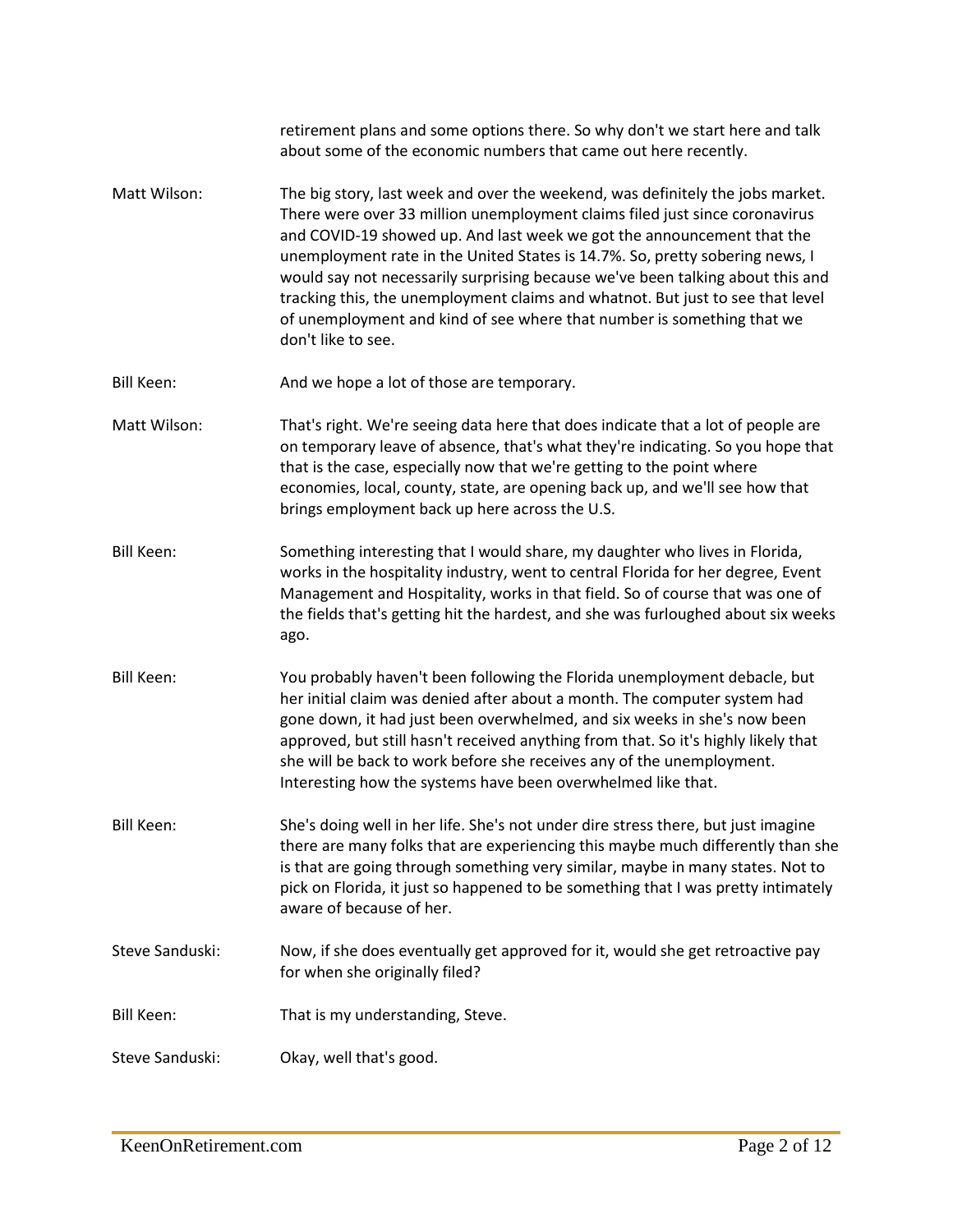| <b>Bill Keen:</b> | That would happen. But imagine folks that weren't able to wait six weeks or<br>eight weeks, or something of that nature, talk about massive levels of stress<br>happening. And you mentioned in your opening what we would be talking about<br>today. We are beginning to now sit down with folks that are experiencing<br>coronavirus-related furloughs. I think that's why it's going to be good to hit on<br>some of the things, some of the checklist items that we're going through with<br>those folks today.                                                                                                                                                                             |
|-------------------|-------------------------------------------------------------------------------------------------------------------------------------------------------------------------------------------------------------------------------------------------------------------------------------------------------------------------------------------------------------------------------------------------------------------------------------------------------------------------------------------------------------------------------------------------------------------------------------------------------------------------------------------------------------------------------------------------|
| Steve Sanduski:   | And I think one of the other things I want to touch on related to this is we look<br>at the economy and what's happening there, and Matt, you just talked about<br>the headline number there with the unemployment rate. Yet, when you look at<br>the financial markets, if you look at the stock market, it's come back very<br>strongly. How do you guys describe maybe a disconnect, at least some people<br>would think there's a disconnect, between what's going on in the economy and<br>what's going on in the financial markets?                                                                                                                                                       |
| Matt Wilson:      | Yeah, it is interesting. You look at the major indices that we use to track the<br>market, and some of them definitely look like nothing's even happened. You<br>look at the big tech index, and for the year it's positive, which almost kind of<br>blows your mind, to think the fact that a financial market is positive for the year.<br>But there are other indices that aren't doing as well, they don't get as much<br>maybe of the headlines that the lay person would see, and that is some of the<br>small cap and mid cap stocks, they're still struggling. So there are areas of the<br>market that definitely haven't recovered, but that is I think surprising to some<br>people. |
| Matt Wilson:      | Now, this is a little bit in the weeds, but those big tech companies are actually a<br>big piece of several of the indices, so that is maybe skewing the data a little bit.<br>Because some of the tech companies are performing very well. Overall let's just<br>avoid that, and the financial markets still don't seem to be doing that bad. And<br>part of it is what Congress has done with the CARES Act, and also the extended<br>unemployment benefits that they've offered.                                                                                                                                                                                                             |
| Matt Wilson:      | And then we have the federal reserve, on their side of things, that have really<br>done a whole lot to shore up the financial markets and provide facilities to<br>provide liquidity. And they did that very quickly. So I think that is a big reason<br>why the financial markets have recovered so much of the loss that was initially<br>experienced in February and March.                                                                                                                                                                                                                                                                                                                  |
| <b>Bill Keen:</b> | Each week that unemployment claims have been announced, there have been<br>Thursdays that the market has been up pretty substantially on each of those<br>days. Not to draw some correlation there, maybe there is one, other than the<br>fact that the participants in the market were expecting those types of numbers<br>to be released, it was old news already at that point. But again, to your point,<br>Steve and Matt, confusing to the layperson that's watching the headlines and<br>also then also watching what the financial markets are doing. It seems to be a<br>disconnect, to your point.                                                                                    |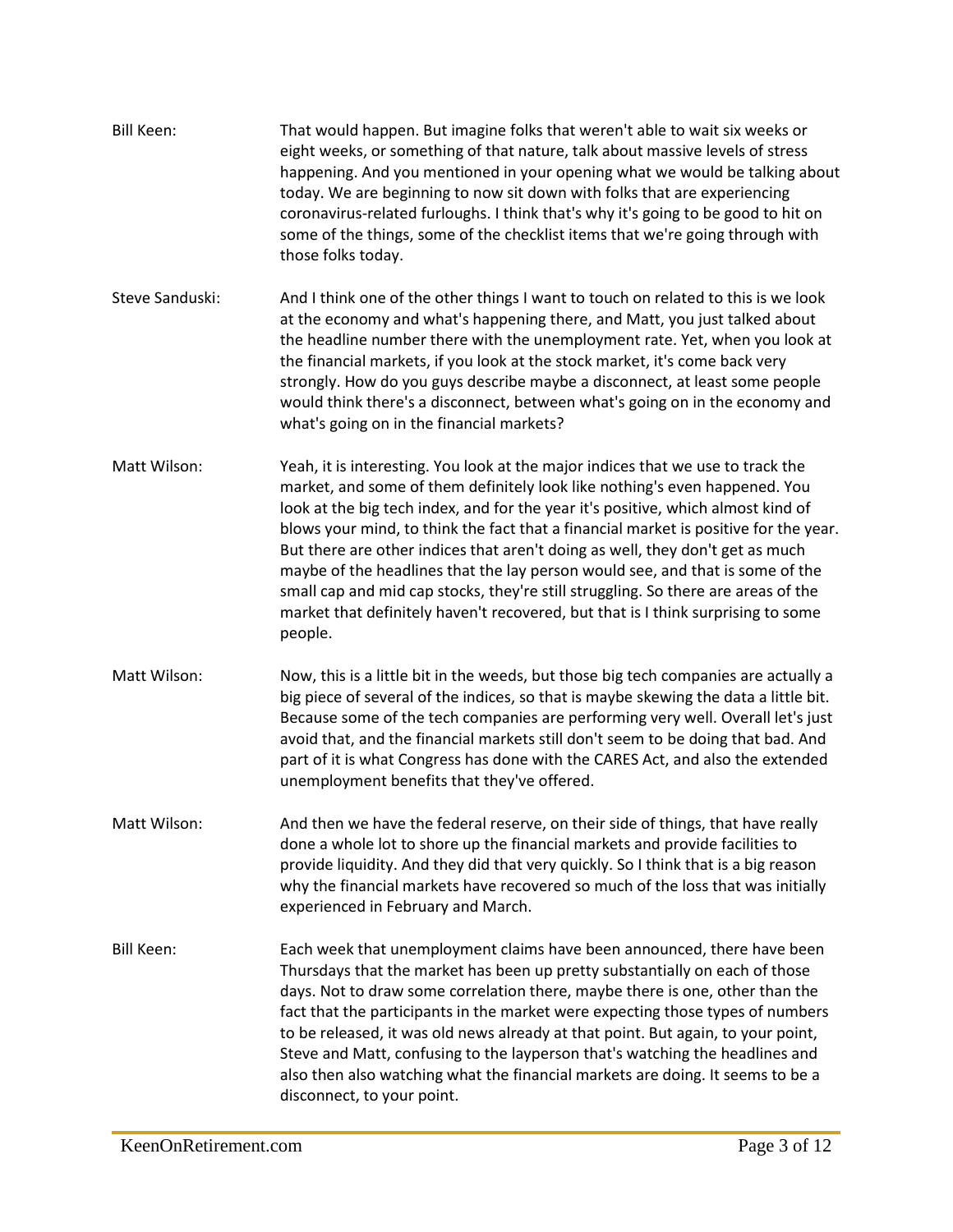| Matt Wilson:      | It does. And one thing with those unemployment numbers, while they have<br>been very large and surprising, they have been getting smaller and smaller each<br>announcement too. So the market is kind of looking past this and thinking,<br>"Okay, well Congress and the fed have done things to really provide relief and<br>put the items in place to provide well-functioning markets. So if we can get<br>through this event-driven recession, with the COVID crisis and the shutdown,<br>where do we see things towards the end of this year, and then going into<br>2021"? And that's really what the market's looking at, is how do we get past all<br>this, not necessarily the level that we're at currently.                                                                        |
|-------------------|-----------------------------------------------------------------------------------------------------------------------------------------------------------------------------------------------------------------------------------------------------------------------------------------------------------------------------------------------------------------------------------------------------------------------------------------------------------------------------------------------------------------------------------------------------------------------------------------------------------------------------------------------------------------------------------------------------------------------------------------------------------------------------------------------|
| Steve Sanduski:   | Yeah, and I think another interesting conversation that's going to be happening<br>in Congress is what about the deficits? Now, we don't have to get into that<br>today, but I think that would be a fun podcast to do at some point down the<br>road. With all of the support that the government has put into this, the multi-<br>trillion-dollar deficits that we're looking at this year, that's going to be an<br>interesting conversation. We're starting to hear some of that from Congress,<br>that they're starting to think about that. The good news is interest rates are still<br>very low, so the interest costs on these large deficits are not that bad relative to<br>how much money has been spent so far. But yeah, that's potentially a podcast<br>episode down the road. |
| <b>Bill Keen:</b> | Well, why don't we kick that down the road 10 years? Let's just do what<br>Congress does.                                                                                                                                                                                                                                                                                                                                                                                                                                                                                                                                                                                                                                                                                                     |
| Steve Sanduski:   | Let's just do the rolling 10 years, how's that?                                                                                                                                                                                                                                                                                                                                                                                                                                                                                                                                                                                                                                                                                                                                               |
| <b>Bill Keen:</b> | Yes, exactly.                                                                                                                                                                                                                                                                                                                                                                                                                                                                                                                                                                                                                                                                                                                                                                                 |
| Steve Sanduski:   | All right. So Bill, one other thing I want to touch on here before we go on to the<br>next topic, I know you were asked to participate in a group here that's meeting<br>at the request of the Department of Labor. It was a group of people that are<br>getting together here to talk about how to reopen the country. So tell us a little<br>bit about what that was about.                                                                                                                                                                                                                                                                                                                                                                                                                 |
| Bill Keen:        | Yeah, I was honored to receive a call and an invitation to participate in the DOL's<br>Opening America's Workplaces Again National Online Dialogue. They wanted to<br>reach out to small businesses, so I was one of 12 participants in a Zoom call with<br>the representative from the Small Business Administration. And we were asked<br>questions and were discussing things like reopening businesses, commuting<br>safely, working safely, accommodating members of vulnerable populations,<br>supporting America's families.                                                                                                                                                                                                                                                           |
| Bill Keen:        | And also really looking at regulatory burdens and maybe reducing some of those<br>with getting businesses comfortable with opening up safely, considering<br>potential liability issues from even team members, employees, businesses like<br>ours, we regularly see clients in our place of business. There was some very,                                                                                                                                                                                                                                                                                                                                                                                                                                                                   |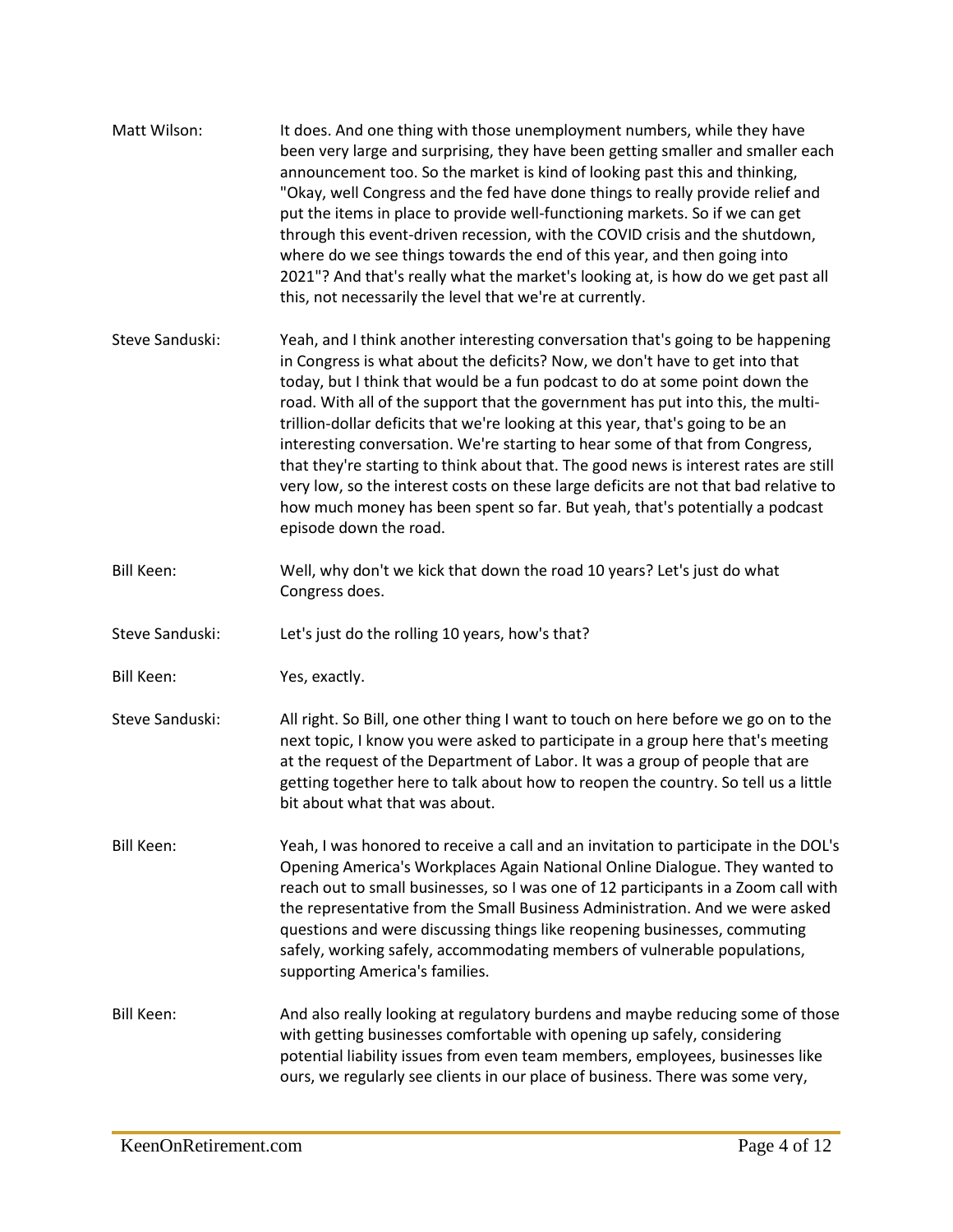|                   | very interesting discussion from all parties, and it really felt nice to at least<br>think.                                                                                                                                                                                                                                                                                                                                                                                                                                                                                                                                                                                                                                                                                                |
|-------------------|--------------------------------------------------------------------------------------------------------------------------------------------------------------------------------------------------------------------------------------------------------------------------------------------------------------------------------------------------------------------------------------------------------------------------------------------------------------------------------------------------------------------------------------------------------------------------------------------------------------------------------------------------------------------------------------------------------------------------------------------------------------------------------------------|
| <b>Bill Keen:</b> | And I do believe that we had sort of a voice that would be taken back up to the<br>DOL, and the representative from the Small Business association that was<br>leading the call did say that this information would get back to the president as<br>they decide on how to open our country back up and refine plans on everything<br>across the board.                                                                                                                                                                                                                                                                                                                                                                                                                                     |
| <b>Bill Keen:</b> | We talked about things from what kind of PPE that everyone would be required<br>to wear, all the way to, if you rent space from your landlord, air filtration<br>systems even is a hot button right now, as they look through how air is<br>circulated through businesses in these big buildings, and so forth. So a lot of<br>interesting things that we were able to talk about. And again, like I said, it was<br>an honor to be able to be a part of that and have maybe some small voice.                                                                                                                                                                                                                                                                                             |
| Steve Sanduski:   | Well, congratulations. Why don't we now go jump into the next segment here<br>that we want to talk about, which is, and you touched on this earlier where you<br>mentioned that you're starting to see folks now that have been furloughed or<br>permanently lost their job, which is extremely unfortunate. So let's talk a little<br>bit about what should we do if you are furloughed, if you do lose your job, what<br>are some of the options that you can be talking to them about?                                                                                                                                                                                                                                                                                                  |
| Matt Wilson:      | Yeah. If you've been laid off, I mean, the very first thing is to get a plan together.<br>I'm talking around just some broad, basic concepts, these aren't anything<br>different from what we would talk about with someone who's even thinking<br>about retirement. But the whole layoff situation is front and center right now,<br>and the very first thing, of course, is to assess your financial situation, figure out<br>what your liquid assets outside of retirement accounts are. Do you have that<br>emergency reserve in place that can sustain your lifestyle? What about your<br>health insurance options? These are all significant items that you need to get<br>some clarity on, especially if you're worried about that happening or if you're<br>facing that right now. |
| <b>Bill Keen:</b> | We did a podcast probably three months ago or so, I'd have to go back and look,<br>about the  Do you recall, 55% was a number that we saw quoted in an article<br>of how many folks will end up retiring sooner than they expected. And this was<br>maybe six months ago, I'm not sure exactly, but we talked about the reasons.<br>You or a loved one becomes ill, we talked about a layoff or a downsizing.                                                                                                                                                                                                                                                                                                                                                                              |
| <b>Bill Keen:</b> | We didn't talk about: a pandemic. We weren't thinking about that, but we were<br>kind of out in front of this six months ago unknowingly. So a lot of those things<br>apply, but I think differently now is some of these things related specifically to<br>coronavirus.                                                                                                                                                                                                                                                                                                                                                                                                                                                                                                                   |
| Matt Wilson:      | And also, one of the first things people should do is look at unemployment. If<br>you don't have a severance package as part of your layoff plan, unemployment                                                                                                                                                                                                                                                                                                                                                                                                                                                                                                                                                                                                                             |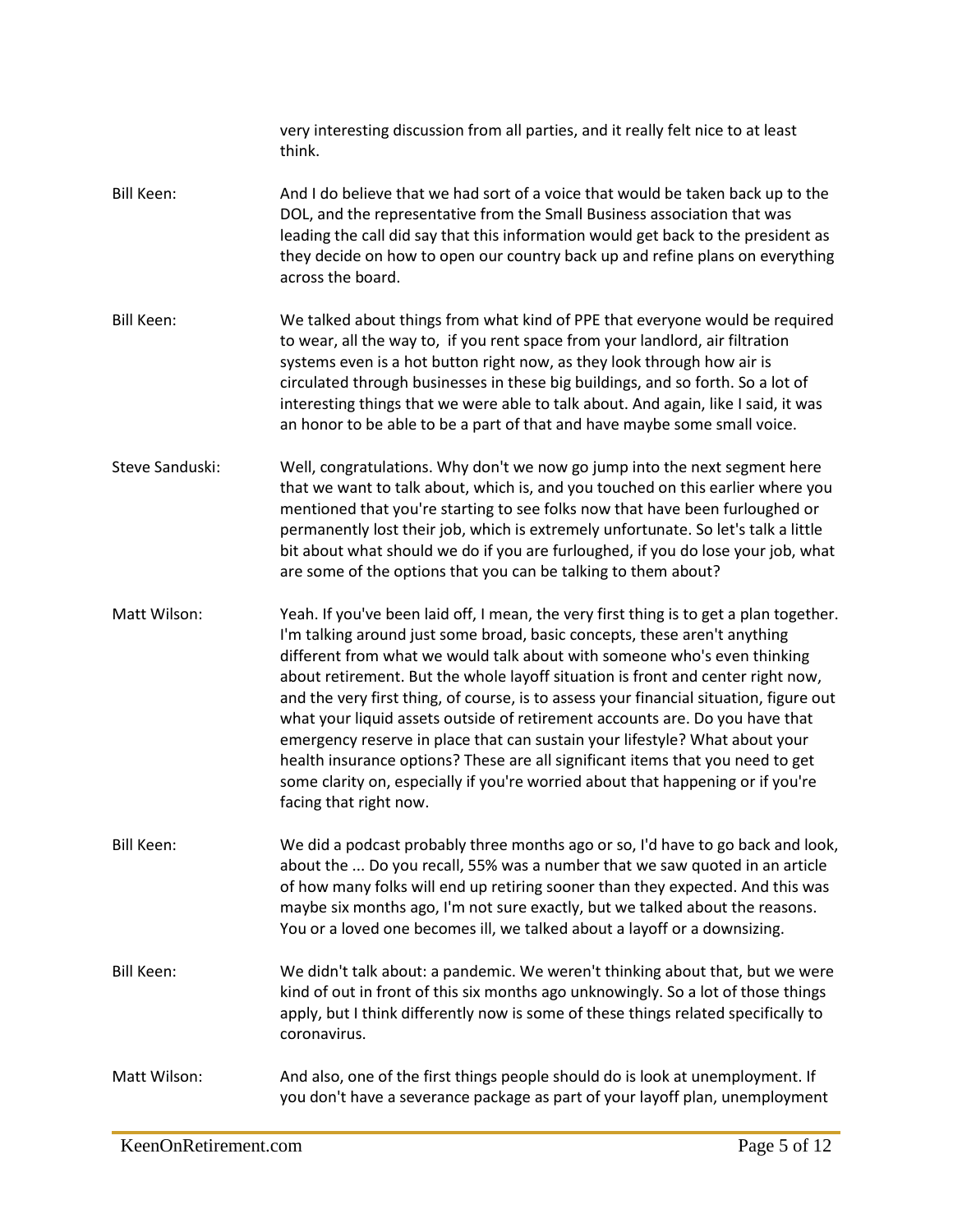has been extended an additional \$600 per week through July 31st, and that's on top of the benefits that already exists, so it's nearly \$1,000 a week for individuals here. Think about your budget as well, and make sure you factor your health insurance into that, whether you have a Cobra that you're going to extend, or if you're going to look at the exchanges.

Matt Wilson: The exchanges also, as part of COVID-19 and the situation, have come up with some special enrollment periods, so that allows individuals and families to get on the exchanges, or even look at the plan that they have, if they're impacted by coronavirus and have a medical need or have an issue with their employment that would necessitate them getting on a healthcare.gov plan.

- Bill Keen: There is a website for folks to refer to, healthcare.gov/coronavirus, that talks about a lot of these scenarios that may have come up. If you've lost your job, or experienced a reduction in force or in hours due to COVID-19, there are a lot of different scenarios on that website with questions and answers. There's some relief being provided if you can't make your premium payments and other things as well. Probably a lot of things folks haven't thought about, but may need to. So that would be definitely a resource to review if this affects you or a loved one.
- Matt Wilson: And some folks are at the age where Social Security is an option as well, so another item to consider as you evaluate your plan. But then lastly, we've been getting a lot of questions about this, and it was the coronavirus-related distributions.
- Bill Keen: CRD.
- Matt Wilson: Yeah, we shortened it to CRD, and it really is ... Part of the CARES Act that was passed calls for some relief on distributions from retirement plans specifically. In summary, essentially the coronavirus-related distribution is up to \$100,000 that you can take out through 2020, so anytime throughout the year, and then you have a lot of different options when it comes to paying it back and recognize the income. But they have to be taken in 2020. And it's up to \$100,000. It doesn't matter if it comes out of an IRA for part of it, and then part of it comes out of a 401(k) plan. It's just \$100,000 limit for an individual.
- Matt Wilson: Now, when they originally came out with the CARES Act, I know we were talking about this because they had some vague terms who qualifies for this?

Matt Wilson: To qualify for a CRD, you have to be yourself diagnosed with COVID-19 by a test approved by the CDC, or it is your spouse or dependent also diagnosed with COVID-19. So that's one of them, you don't have to have all of these. But in addition to that, you also can take a CRD if you've been quarantined, furloughed, laid off, or are having your work hours reduced, or you're unable to work due to lack of childcare, or a business owner has had to close or reduce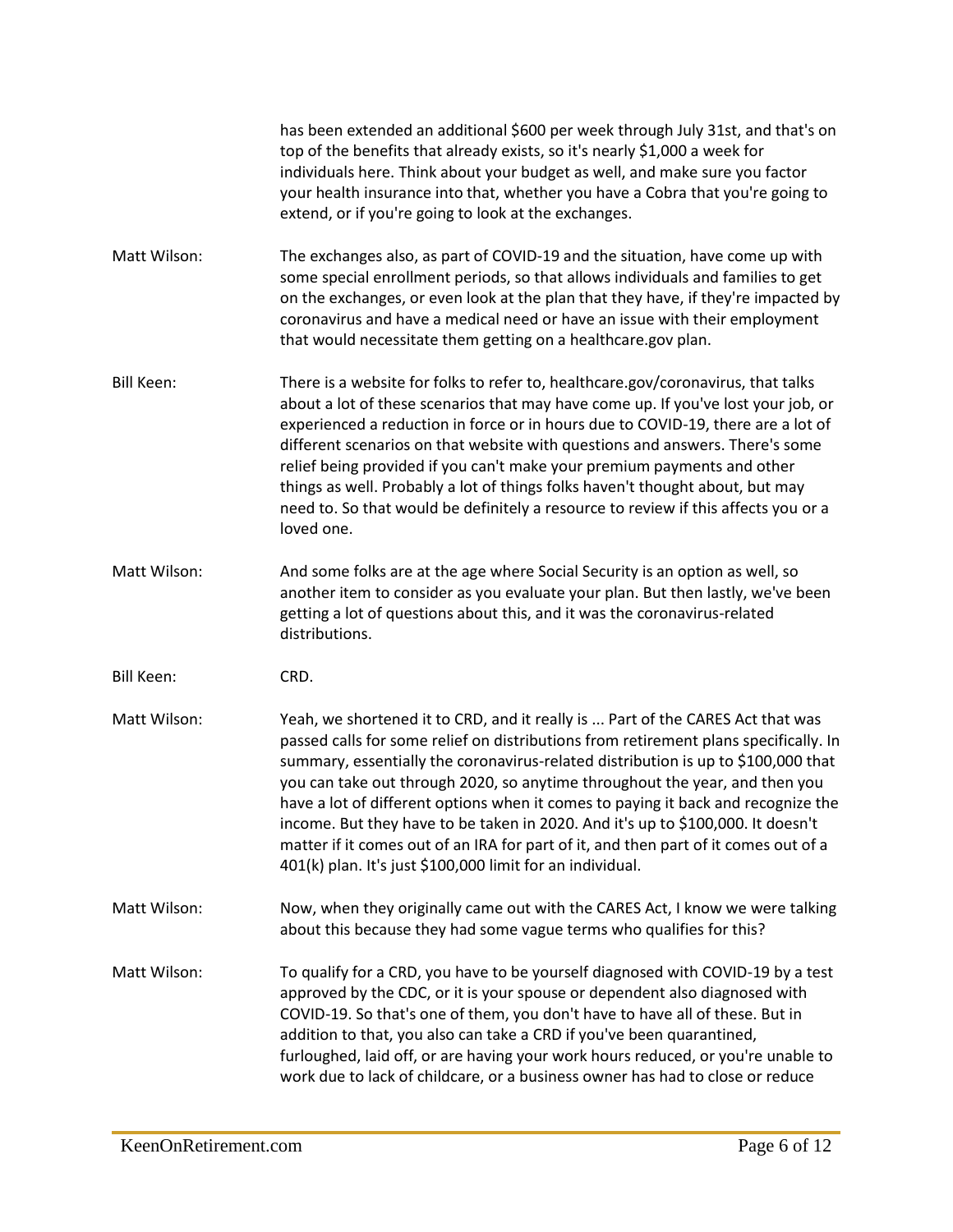|                   | hours of their business. It's all related to financial consequences related to<br>coronavirus.                                                                                                                                                                                                                                                                                                                                                                                                                      |
|-------------------|---------------------------------------------------------------------------------------------------------------------------------------------------------------------------------------------------------------------------------------------------------------------------------------------------------------------------------------------------------------------------------------------------------------------------------------------------------------------------------------------------------------------|
| <b>Bill Keen:</b> | So not necessarily available for every person. We thought that at first, that<br>maybe just anyone could qualify. Now, how they would be able to go back and<br>look at that is going to be interesting, and probably just going to be good faith<br>it's always good to see more clarity than less, so we appreciate that, and<br>probably more to come.                                                                                                                                                           |
| Steve Sanduski:   | And in terms of being affected, would it also include people who might be<br>business owners that have lost revenue? They're still open for business, but the<br>revenue is down, so they have a financial consequence. Would that qualify?                                                                                                                                                                                                                                                                         |
| Matt Wilson:      | That's right, that does. So it's probably more your W2 employee who really had<br>no impact by this because of the role they're in, and maybe it's an individual<br>who's not married, so they don't have any children and a spouse, so they were<br>able to work remotely and not have any adverse financial consequence, that<br>may not qualify for this.                                                                                                                                                        |
| Matt Wilson:      | And just because you qualify, you have to have access to your retirement funds<br>to be able to utilize this. That's another hurdle that people have to pass. So, first<br>and foremost, if you have an IRA, you could utilize a CRD out of your IRA and<br>subject it to that, which is fine. But if you have a 401(k) or a 403(b), not all of<br>those qualify to be able to take a coronavirus-related distribution. So I think<br>that's an important clarification.                                            |
| <b>Bill Keen:</b> | And some companies, we know of some that have not participated in this. So<br>it's good to check with your employer, to make sure if this affects you.                                                                                                                                                                                                                                                                                                                                                              |
| Matt Wilson:      | Yeah. Not all plans allow what they call hardship distributions or in-service<br>distributions, those are things that a 401(k) plan or a 403(b) plan can allow their<br>employees to do. If your company did not opt-in to one of those options, this<br>could have been years ago when they set it up, they had the ability to amend<br>the plan with the coronavirus and the CARES Act to then allow all that, but they<br>may have opted out of that. If they don't provide those options, then you're<br>stuck. |
| <b>Bill Keen:</b> | Of course, if you've been furloughed or laid off, you're forced to move money<br>out of that plan into an IRA to access it, aren't you?                                                                                                                                                                                                                                                                                                                                                                             |
| Matt Wilson:      | Well, a former employee can roll that to an IRA.                                                                                                                                                                                                                                                                                                                                                                                                                                                                    |
| Bill Keen:        | Sure.                                                                                                                                                                                                                                                                                                                                                                                                                                                                                                               |
| Matt Wilson:      | Should be able to, assuming there are no restrictions on company stock or<br>things like that. That would then allow them to then take it from the IRA. But if<br>you're an employed person inside a company that does not allow that, that is a                                                                                                                                                                                                                                                                    |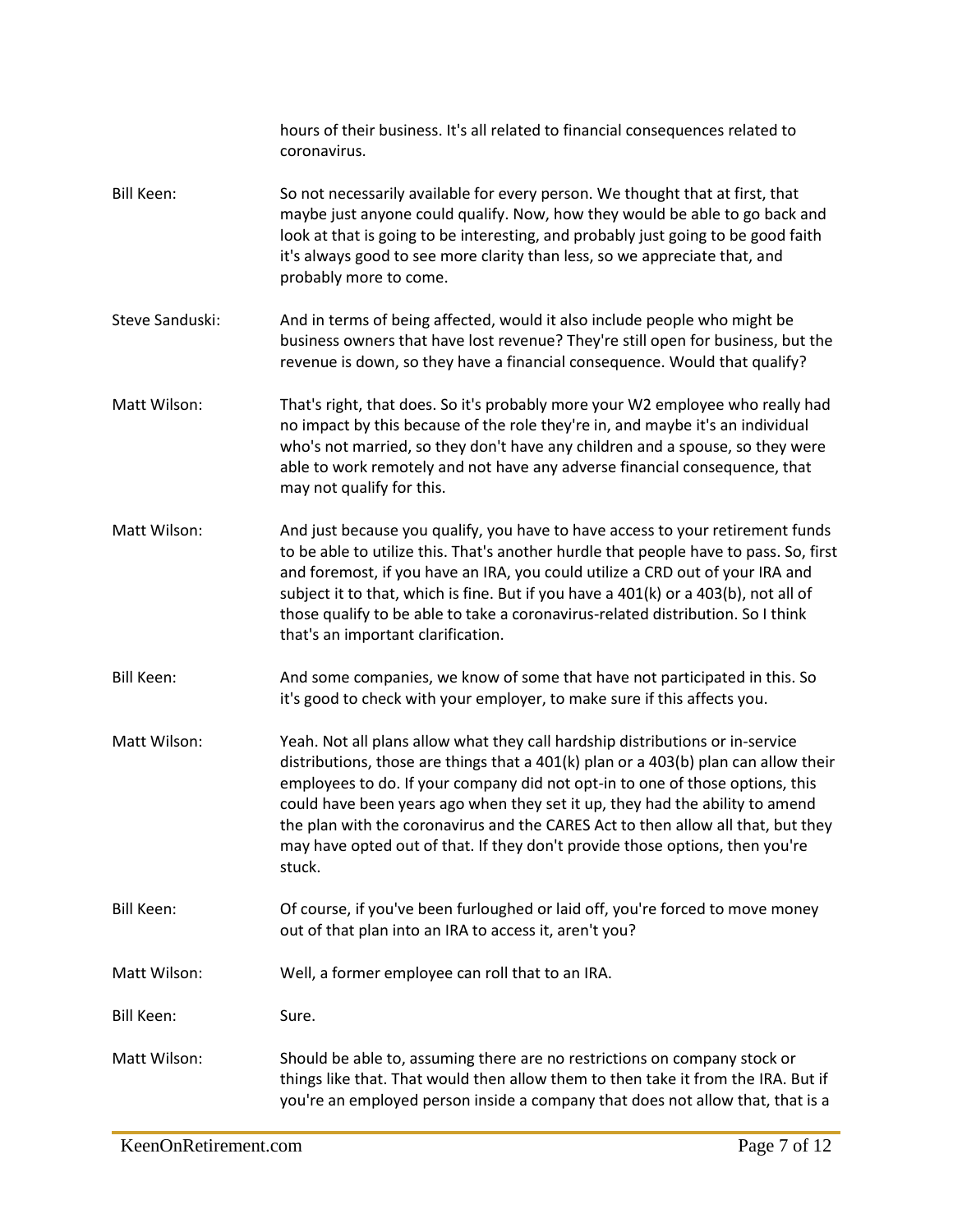restriction. So if you are thinking about this, definitely something to bring up with your plan administrator. Bill Keen: Because you could absolutely still be affected and qualify, but still be employed. That was all your assets, and you're kind of out of luck with this one, the way this is. Matt Wilson: Right, they said, if you got diagnosed or a spouse got diagnosed and you had childcare expenses related to it. So there are other reasons, besides just losing your job or being furloughed, to take these distributions out. Now, let's say we do qualify and we can take a distribution out. How do we report it? Well, right now the IRS said there are not going to be any special forms when it comes to the distribution. So you're going to get a traditional 1099-R that just shows the gross amount of the distribution. Matt Wilson: But when you actually report it on your tax return, there are going to be a couple of different forms depending on the situation. If you're under age 59 and a half, they've allowed that as part of the CARES Act and these CRDs, they say you can take a distribution, you qualify, avoid the 10% early withdrawal penalty. You still pay income tax, but you avoid the penalty. There's a form 5329, which is where you would report that on. Matt Wilson: Now, if you're over 59 and a half, then you don't have to worry about that 10% early distribution penalty, but in this situation there's a form 8915, which is going to be used to report the kind of coronavirus-related distribution. Because there are some benefits to these if you take them and if you qualify for them. As I already mentioned, you're exempt from the 10% early distribution penalty. But the other item, which we've talked about before, is the distribution can be spread over three years. Matt Wilson: That's an important piece to this. You may have been laid off or furloughed, and you need the income and cashflow now, and you're uncertain about the future, so you take out that \$100,000 distribution. Will only report one third of it as income in 2020, another third of it as income in 2021, and then the rest of it as income in 2022. Matt Wilson: Or, the only other option is to just take it all in one year. So you have that option, you could say, "Take out my distribution, and I want to claim it all this year in 2020." Because maybe your income is lower and you don't want to have future tax liability because you're thinking you'll get your business back up and running, or get a job back, or things like that. But those are your only two options. You either expense it all, show the income all in this year in 2020, or you're able to spread it out equally over the next three years. Steve Sanduski: So Matt, if I decide I want to spread it equally over three years, does that mean if I take out \$100,000 now, could I spend all \$100,000 in 2020, but not show it as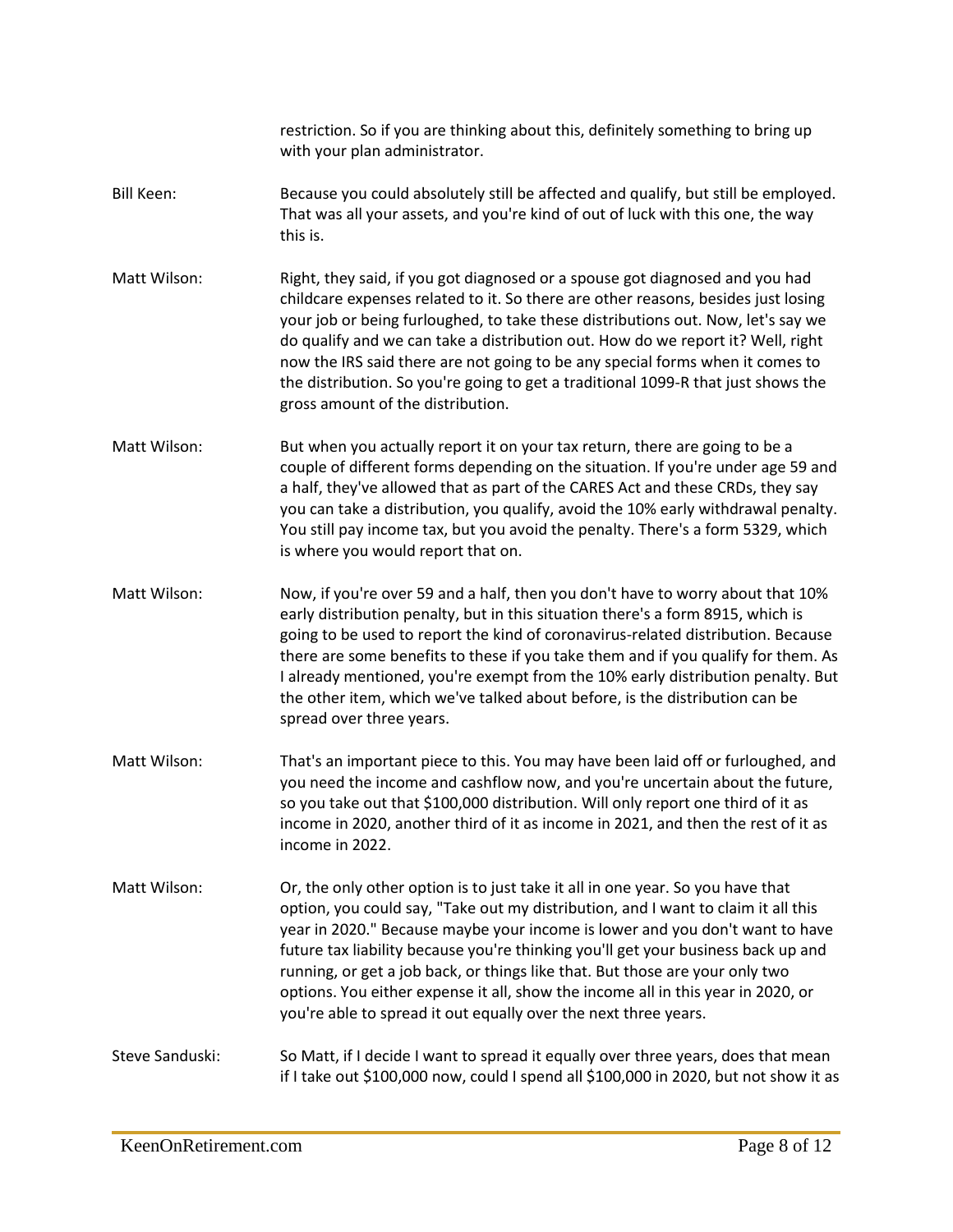income, but one third this year, one third the next year, and one third the next year? Is that what you're saying?

- Matt Wilson: That's correct, that's correct. Yeah, you have the income today, but then the tax liability is spread out over this year and the next two years after that.
- Steve Sanduski: Got it, okay.
- Matt Wilson: But also, you could pay it back. So you have up to three years to repay the distribution, which is an interesting aspect to this too. Because most people are familiar with, if you've done this before, what they call 60-day rollovers. You can take money out of an IRA, you can put it back within 60 days like nothing happened. Well essentially, now they're giving you a three-year rollover option. Again, you have to qualify, meet those rules, but the distribution that you take out, you can expense it over three years, show the income over three years, but then also in that third year you could pay it all back.
- Bill Keen: And get your tax money back, I would assume, that you had paid, correct?
- Matt Wilson: You would. Now, what you would have to do is amend the return. So you've got to remember that step to it. Because you can put the money back inside your IRA or your 401(k), assuming they allow it. Not all 401(k)s allow contributions, so you might have to open up an IRA and put the money back in. But if you put it back in at the end of the third year, or sometime during the third year ... Now, of course, you could pay it back sooner, you don't have to wait three years to pay it back, but you can pay it back in that third year.
- Matt Wilson: Then you would go back and you would amend your 2020 return and say, "Okay, I didn't take that income anymore," so they would take that out. Then you'd have 2021 where you could amend that also, get that income back. And then that third year you may not have to amend the return because you're putting the money back and you won't have the income that you have to show anymore.
- Steve Sanduski: Matt, what it sounds like I hear you saying as well is, if someone did qualify for this distribution and they took the distribution and they didn't actually need all that money right away, they could pay it back, like you said, within three years, and even though they may have to pay some tax on it, they could get the tax back. So, in effect, they could have essentially an interest-free loan for maybe up to three years.
- Matt Wilson: That's correct. You have access to these retirement funds that traditionally you wouldn't have access to until you actually retired and needed an income stream from them, to get you by in a financial situation that you might be facing right now.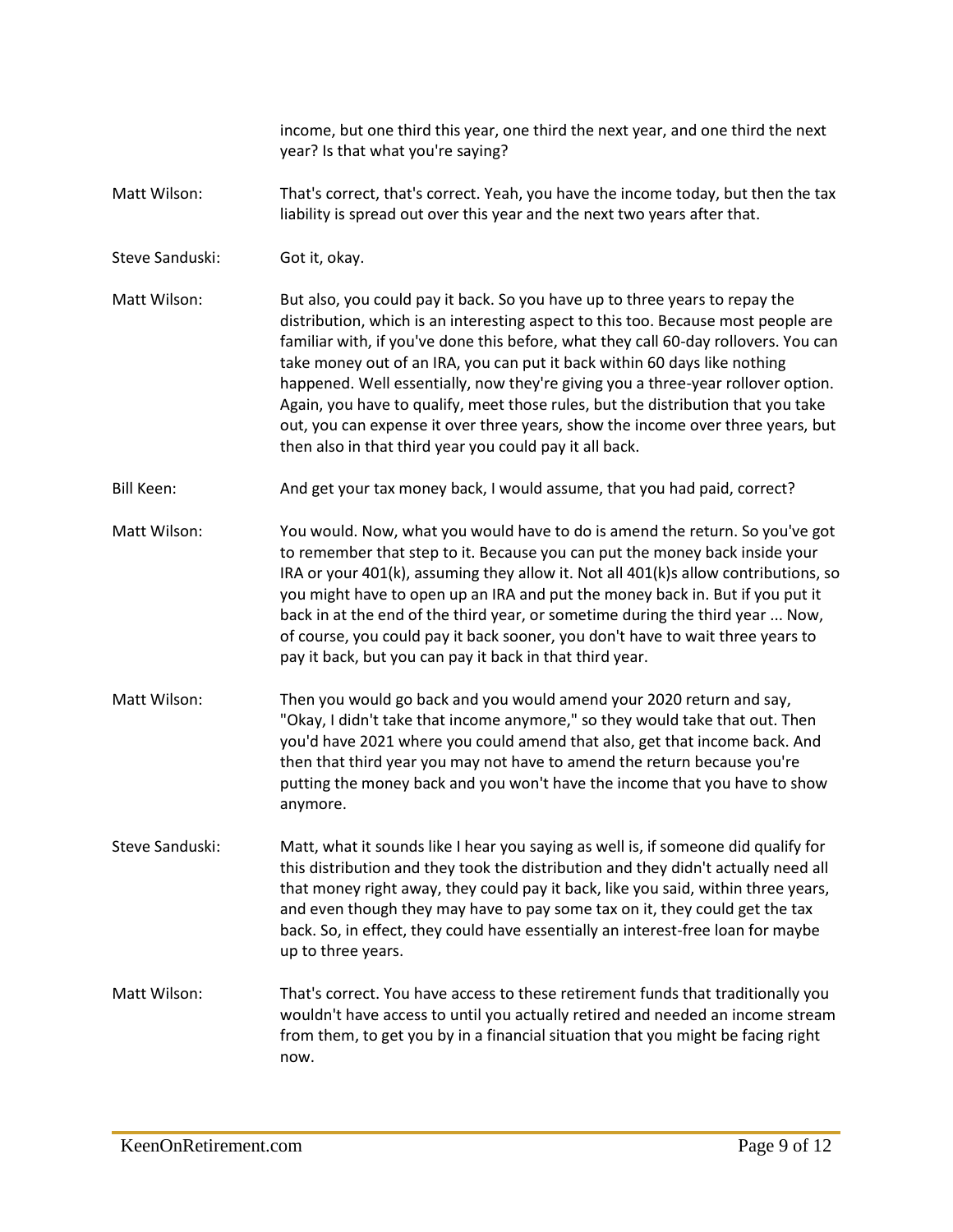| Bill Keen:        | Now, you say with no interest, of course you would have paid taxes over those<br>one, two, three years, which would be money out of pocket that, yes, you could<br>I guess claw back when you refiled like Matt mentioned earlier. But technically<br>you're right, Steve, on that ability to do that.                                                                                                                                                                                                                                                                                                                                                   |
|-------------------|----------------------------------------------------------------------------------------------------------------------------------------------------------------------------------------------------------------------------------------------------------------------------------------------------------------------------------------------------------------------------------------------------------------------------------------------------------------------------------------------------------------------------------------------------------------------------------------------------------------------------------------------------------|
| <b>Bill Keen:</b> | We had someone recently who, just because of the uncertainty of this year, had<br>been laid off and decided to take advantage of this, and actually was<br>considering a small mortgage on the house, a little bit of a car loan, not much,<br>less than \$40,000. They just felt like paying that off and reducing their monthly<br>would help them sleep at night, which I was supportive of.                                                                                                                                                                                                                                                          |
| <b>Bill Keen:</b> | And understanding that this is something that's  You pick up a new job, you're<br>in good shape, you can pay it back. But if you took advantage of this now, you<br>have the option to do that. And in that particular case, somebody was taking out<br>a partial distribution, understanding that by the end of the year they could go<br>ahead and take out the full 100. If we get out to the end of the year, as life<br>happens, and make a determination on taking out the rest up to that 100. So<br>flexibility has been given here in these cases to be smart and prudent about<br>these rules and take advantage of them where it makes sense. |
| <b>Bill Keen:</b> | And we're not saying to just do it automatically, it really requires a deep dive<br>into your personal financial situation and the sleep-at-night factor that I always<br>like to talk about and what makes sense for each family. We're not saying just<br>go out and do it because of uncertainty, it really requires some thinking about<br>the whole financial plan. And of course, if someone's married or has a partner,<br>both partners on the same page as well.                                                                                                                                                                                |
| Steve Sanduski:   | You know, this just points out how important it is to have good financial advice.<br>I mean, this stuff gets pretty complicated. When you look at all the new rules<br>and programs that the government has come out with here in the past couple<br>months, there are so many opportunities for folks that are getting hurt by the<br>situation to utilize. But sometimes it can be very, very difficult to try and sort<br>through what is available.                                                                                                                                                                                                  |
| Steve Sanduski:   | But when you've got really solid, expert advice, like you guys offer, to really sort<br>through this stuff, and what we're trying to do here on the podcast I think is just<br>so important. So I appreciate you guys being able to share this kind of<br>information with the wide audience here. Is there anything else here related to<br>this CARES Act, related to this topic here that we're talking about, that we<br>should go into?                                                                                                                                                                                                             |
| Matt Wilson:      | The last piece to this, and there still might be legislation that changes this before<br>the end of the year, but they removed the required minimum distribution for<br>2020. But they didn't do that until they passed the CARES Act. So folks that took<br>it early in the year may not have been able to pay it back. What they essentially<br>said is, "Okay, we're going to get rid of the required minimum distribution, and<br>if you happen to have distributed those funds within the last 60 days, whenever                                                                                                                                    |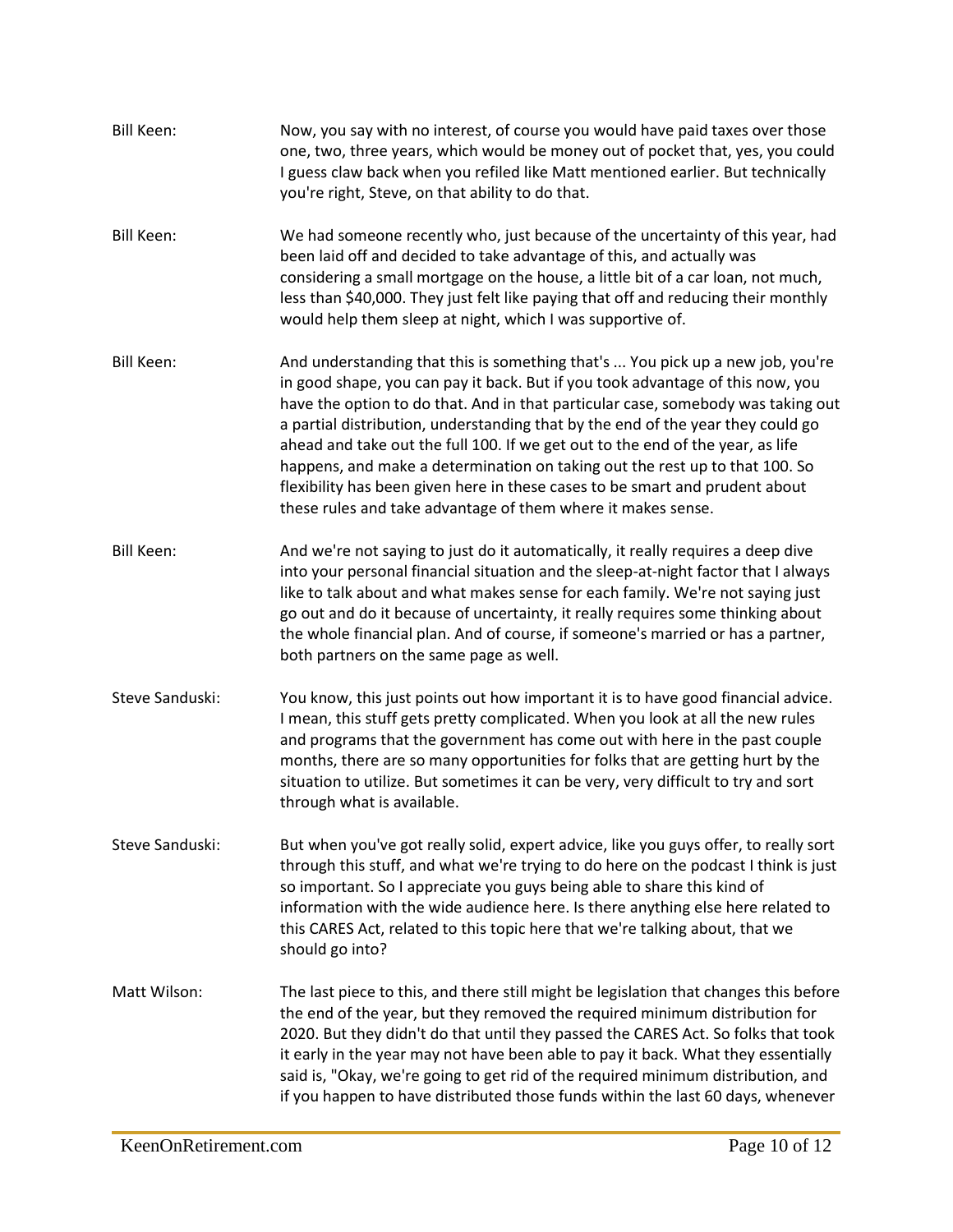|                   | they pass this, you have this very limited window when you can put the money<br>back."                                                                                                                                                                                                                                                                                                                                                                                                                                                                                                |
|-------------------|---------------------------------------------------------------------------------------------------------------------------------------------------------------------------------------------------------------------------------------------------------------------------------------------------------------------------------------------------------------------------------------------------------------------------------------------------------------------------------------------------------------------------------------------------------------------------------------|
| Matt Wilson:      | Well, if you took a distribution in really the first month of the year, you didn't<br>have that window anymore. And so you can use these CRD provisions to<br>actually put back that required minimum distribution. So that's a little nuance<br>with the tax code.                                                                                                                                                                                                                                                                                                                   |
| Matt Wilson:      | Especially this year, because they don't have required minimum distributions<br>anymore, and you can utilize that payback provision over the next three years<br>because any distribution from an IRA in 2020, if you qualify, it's as of January<br>one, prior to COVID-19 really being an impact here in the U.S. They're just retro-<br>acting it to January one. So if you took an RMD and you qualify, you do have<br>that option to put it back under the CRD provision.                                                                                                        |
| <b>Bill Keen:</b> | You got all that, Steve?                                                                                                                                                                                                                                                                                                                                                                                                                                                                                                                                                              |
| Steve Sanduski:   | I do, I'm just thinking this sounds like job security for tax accountants.                                                                                                                                                                                                                                                                                                                                                                                                                                                                                                            |
| <b>Bill Keen:</b> | In my opinion, there's no way someone could keep track of all this, especially in<br>an emotional time that we're going through. For many different reasons, this is<br>an emotional time, but especially if someone now, on top of everything else,<br>has been in a position where they've lost a job. So we're honored to be able to<br>try to bring some clarity to these topics as things are being rolled out and clarity<br>has come.                                                                                                                                          |
| Steve Sanduski:   | Yeah, it's tough out there. There are a lot of people that are hurting from this.<br>And again, I'm just appreciative that you guys are able to bring some clarity and<br>expertise to the situation, and be able to help all the people that you are able to<br>help, both the people that are clients of the firm, and then also people that may<br>not be clients but are able to listen to the podcast, or listen to the webinars that<br>you're doing, or read the blog posts that you're putting out there. You're really<br>educating a lot of folks on what's happening here. |
| Steve Sanduski:   | So why don't we go ahead and wrap it there, and again, thank you guys. And for<br>those of you listening here, if you want to learn more, you can visit<br>keenonretirement.com, that's K-E-E-N-onretirement.com. We'll have the show<br>notes there, and we'll have all the previous episodes that we've done, as well as<br>the blog posts on this topic and many others. So guys, thank you, and we'll look<br>forward to the next episode of the podcast.                                                                                                                         |
| Bill Keen:        | Thank you Steve, thank you Matt.                                                                                                                                                                                                                                                                                                                                                                                                                                                                                                                                                      |
| Matt Wilson:      | Thank you.                                                                                                                                                                                                                                                                                                                                                                                                                                                                                                                                                                            |